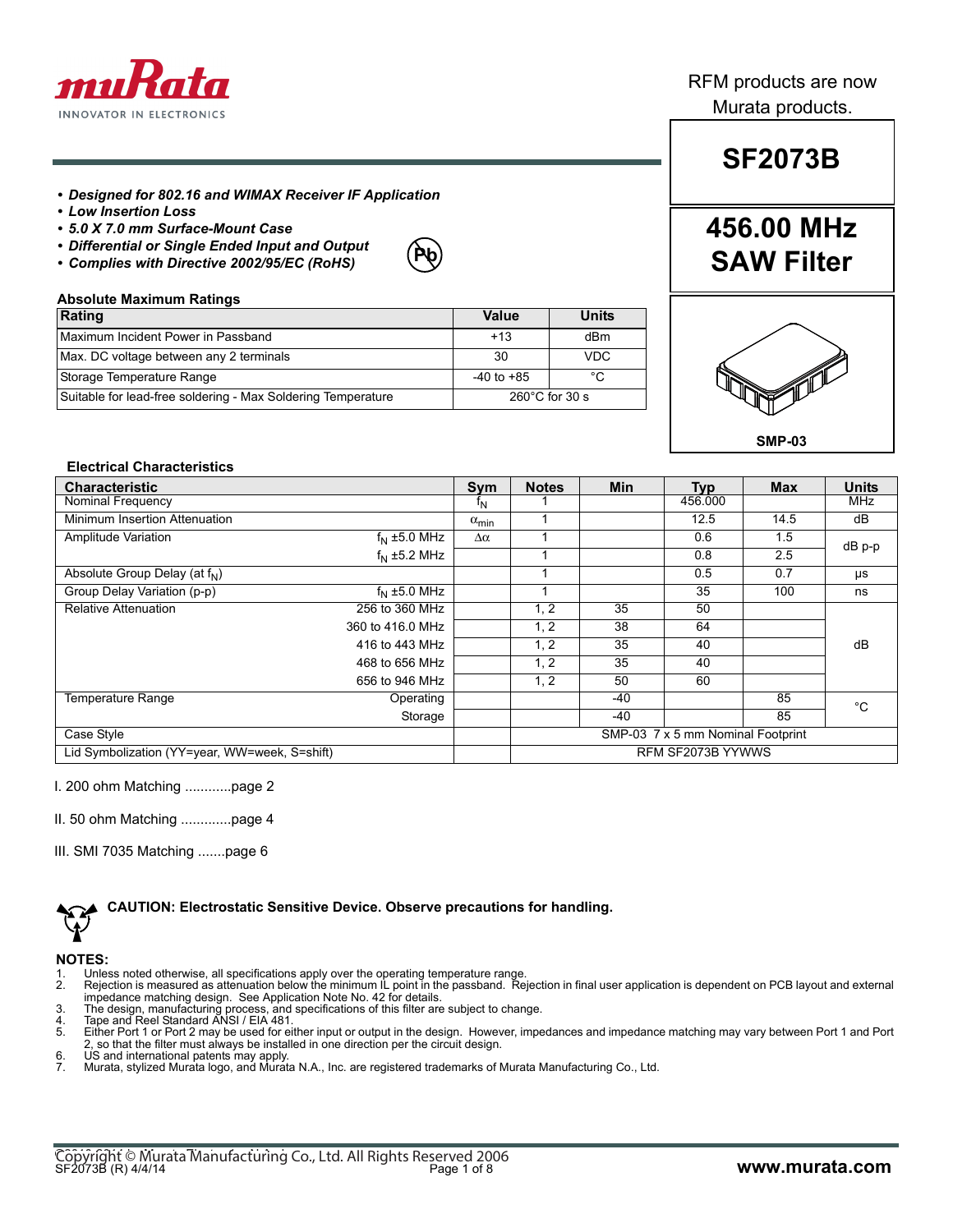

**I. Impedance Matching for Differential 200 Ohm Load: Coilcraft Inductors (SAW Matched to 200 Ohms Balanced, 4:1 Transformers Account for 2dB of Loss)**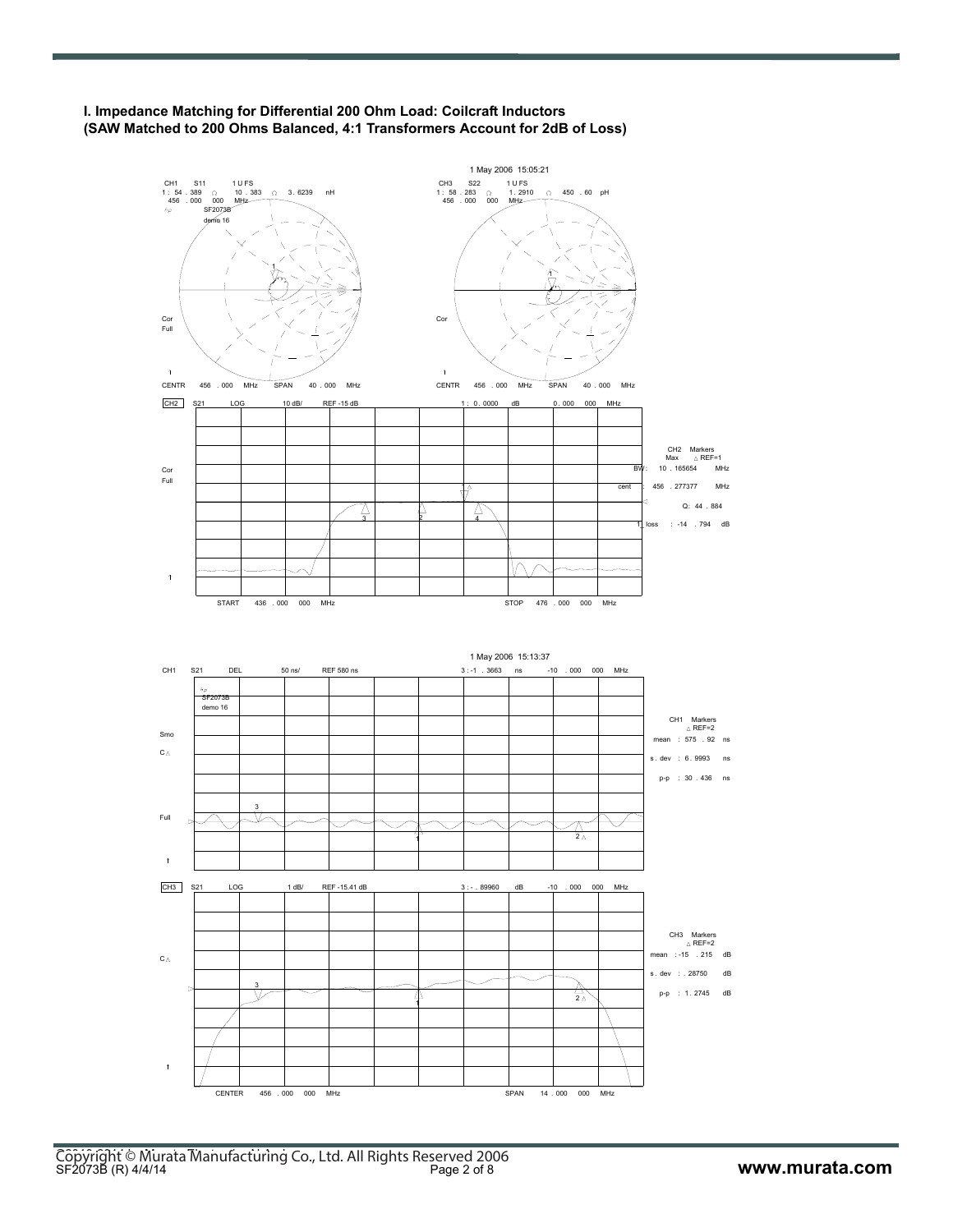**II. Impedance Matching for Single Ended 50 Ohm load**



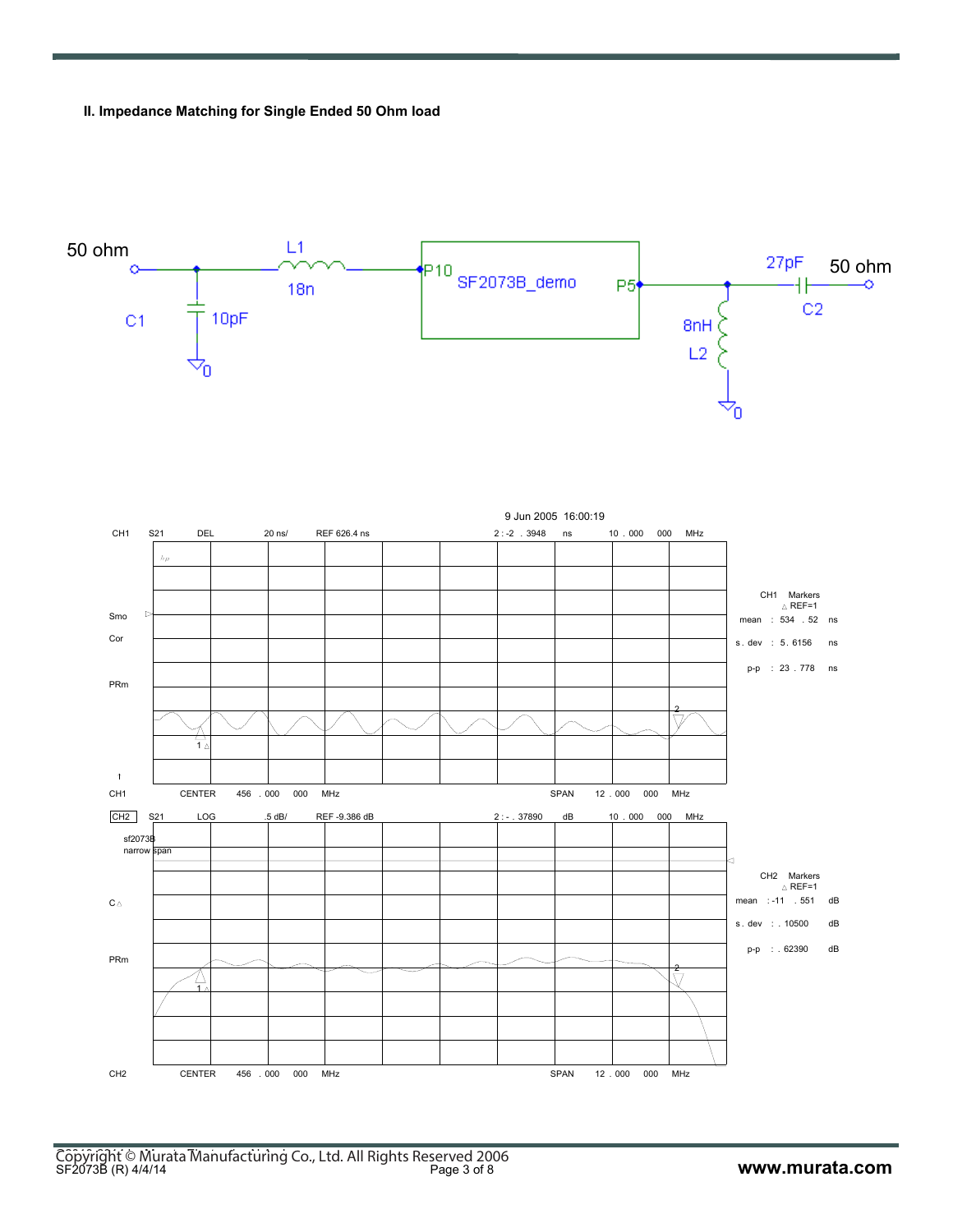**II. Impedance Matching for Single Ended 50 Ohm load (continued)**

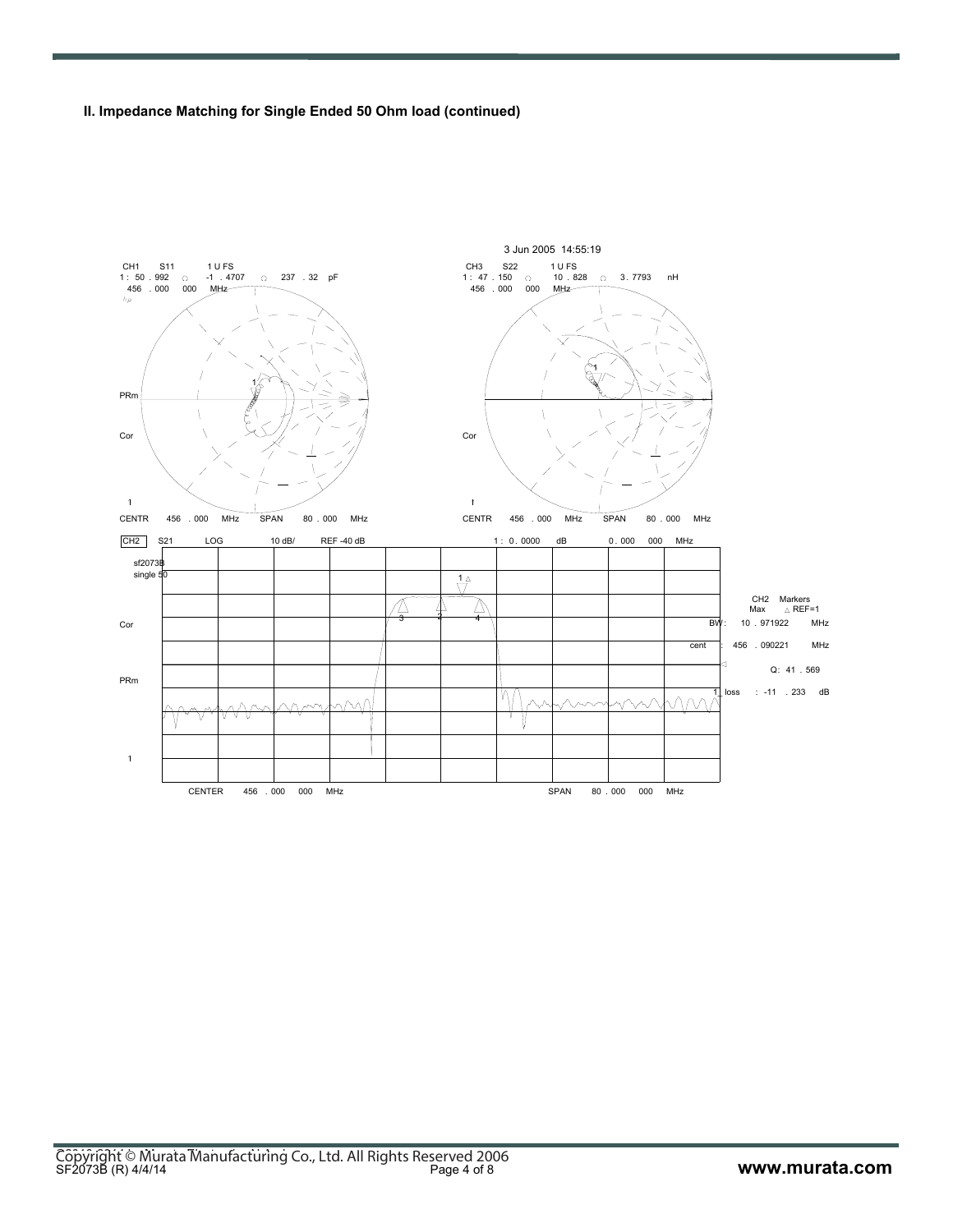**III. Impedance Matching on SMI Radio Board: SMI 7035**



|                             | 1 Active Ch/Trace 2 Response 3 Stimulus 4 Mkr/Analysis 5 Instr State                               |                                                                     |                         |
|-----------------------------|----------------------------------------------------------------------------------------------------|---------------------------------------------------------------------|-------------------------|
| Marker 1-Ref 0.000000000 Hz |                                                                                                    |                                                                     | Marker                  |
| $-7.141*$<br>>1             | Tr1 Sdd21 Log Mag 1.000dB/ Ref -17.14*dB [F4]<br>0.0000000 Hz 0.0000 dB<br>6.4381500 MHz 0.6323 dB |                                                                     | Marker 1                |
| -2<br>Δ<br>$-8.141*$        | 452.64753 MHz -13.443 dB                                                                           |                                                                     | Marker <sub>2</sub>     |
| $-9.141*$                   |                                                                                                    |                                                                     | Marker <sub>3</sub>     |
| $-10.14*$                   |                                                                                                    |                                                                     | Marker 4                |
| $-11.14*$                   |                                                                                                    |                                                                     | More Markers            |
| $-12.14*$                   |                                                                                                    |                                                                     | Ref Marker              |
| $-13.14*$                   |                                                                                                    |                                                                     | Clear Marker<br>Menu    |
| $-14.14*$<br>$-15.14*$      |                                                                                                    |                                                                     | Marker -><br>Ref Marker |
| $-16.14*$                   |                                                                                                    | <b>BALUN</b>                                                        | Ref Marker Mode<br>ON.  |
| $-17.14*$                   |                                                                                                    | $\frac{1}{2}$ } bali<br>$\frac{3}{4}$ } BAL2<br>△                   | Return                  |
| 1 Center 456.61 MHz         | IFBW 70 kHz                                                                                        | Span 20 MHz Sim C?                                                  |                         |
|                             |                                                                                                    | Stop   ExtRef   Ready   Svc   2006-05-22 16:29<br>Meas <sup>1</sup> |                         |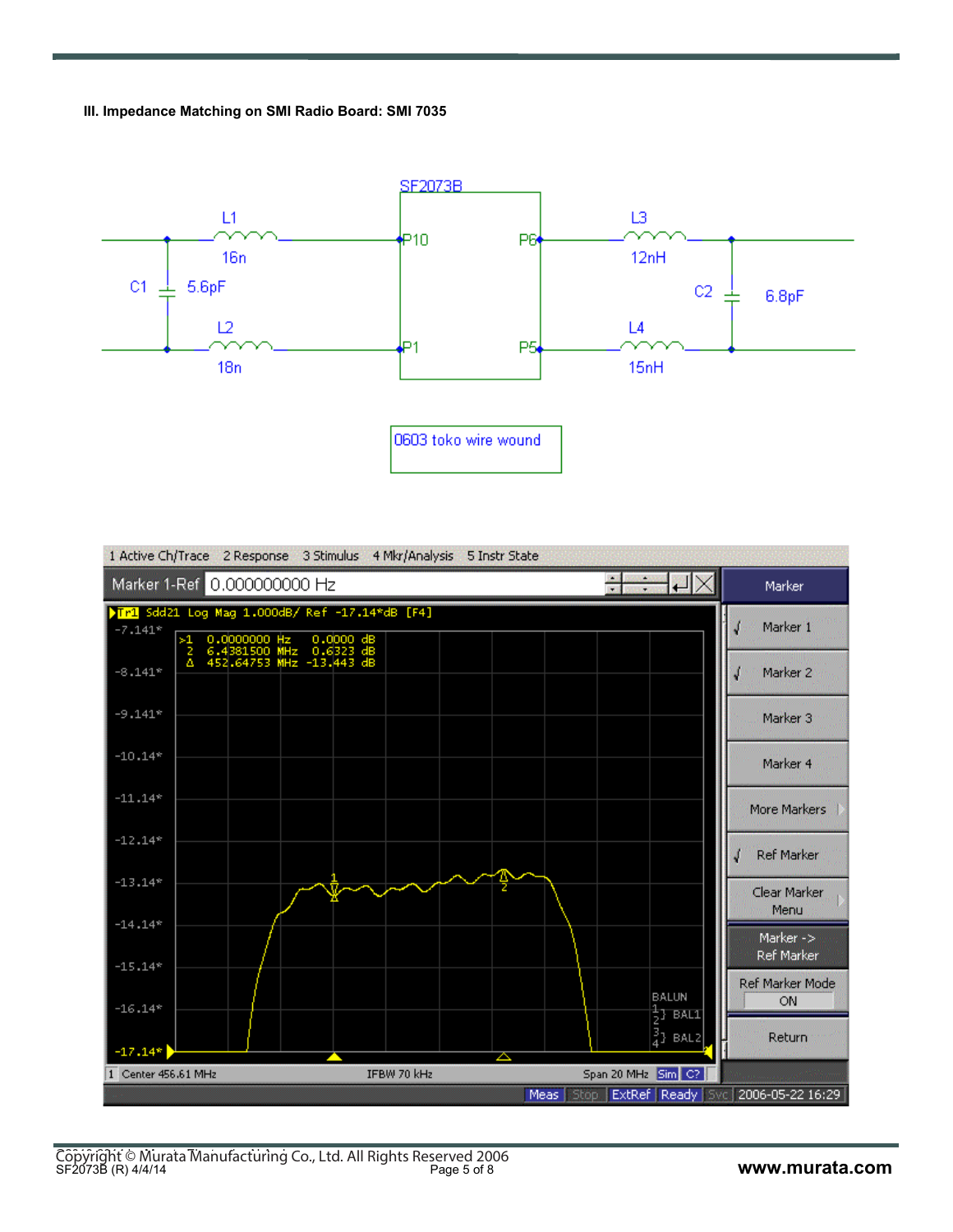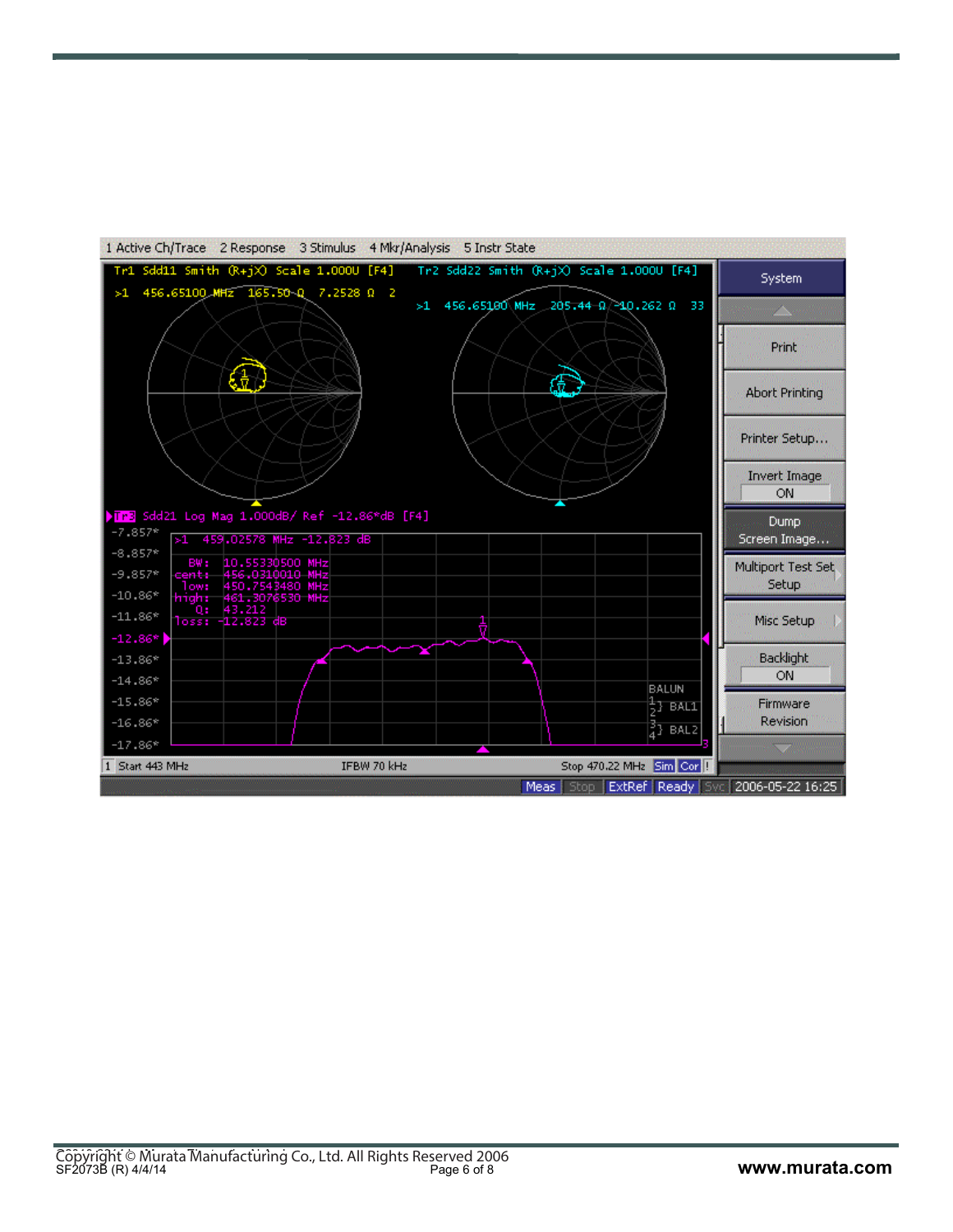# **SMP-03 Case**

## **10-Terminal Ceramic Surface-Mount Case**

### **7 x 5 mm Nominal Footprint**



**Recommended PCB Footprint**



| <b>Case Dimensions</b> |      |            |            |               |            |            |
|------------------------|------|------------|------------|---------------|------------|------------|
| <b>Dimension</b>       | mm   |            |            | <b>Inches</b> |            |            |
|                        | Min  | <b>Nom</b> | <b>Max</b> | <b>Min</b>    | <b>Nom</b> | <b>Max</b> |
| A                      | 6.80 | 7.00       | 7.20       | 0.268         | 0.276      | 0.283      |
| B                      | 4.80 | 5.00       | 5.20       | 0.189         | 0.197      | 0.205      |
| C                      | 1.50 | 1.65       | 2.00       | 0.059         | 0.065      | 0.079      |
| D                      | .47  | 0.60       | .73        | 0.019         | 0.024      | 0.029      |
| Е                      | 2.41 | 2.54       | 2.67       | 0.095         | 0.100      | 0.105      |
| н                      | 0.87 | 1.0        | 1.13       | 0.034         | 0.039      | 0.044      |
| J                      | 4.87 | 5.00       | 5.13       | 0.192         | 0.197      | 0.202      |
| K                      | 2.87 | 3.00       | 3.13       | 0.113         | 0.118      | 0.123      |
| P                      | 1.14 | 1.27       | 1.40       | 0.045         | 0.050      | 0.055      |

| <b>Materials</b>          |                                                                                       |  |  |
|---------------------------|---------------------------------------------------------------------------------------|--|--|
| Solder Pad<br>Termination | Au plating 30 - 60 uinches (76.2-152 µm) over 80-<br>200 µinches (203-508 µm) Ni.     |  |  |
| Lid                       | Fe-Ni-Co Alloy Electroless Nickel Plate (8-11% Phos-<br>phorus) 100-200 uinches Thick |  |  |
| Body                      | $Al_2O_3$ Ceramic                                                                     |  |  |
| Pb Free                   |                                                                                       |  |  |

| <b>Electrical Connections</b> |                                                   |                  |  |
|-------------------------------|---------------------------------------------------|------------------|--|
|                               | <b>Connection</b>                                 | <b>Terminals</b> |  |
| Port 1                        | Input or Return                                   | 10               |  |
|                               | Return or Input                                   |                  |  |
| Port 2                        | Output or Return                                  | 5                |  |
|                               | Return or Output                                  | հ                |  |
|                               | Ground                                            | All others       |  |
|                               | Return is ground<br><b>Single Ended Operation</b> |                  |  |
|                               | <b>Differential Operation</b><br>Return is hot    |                  |  |



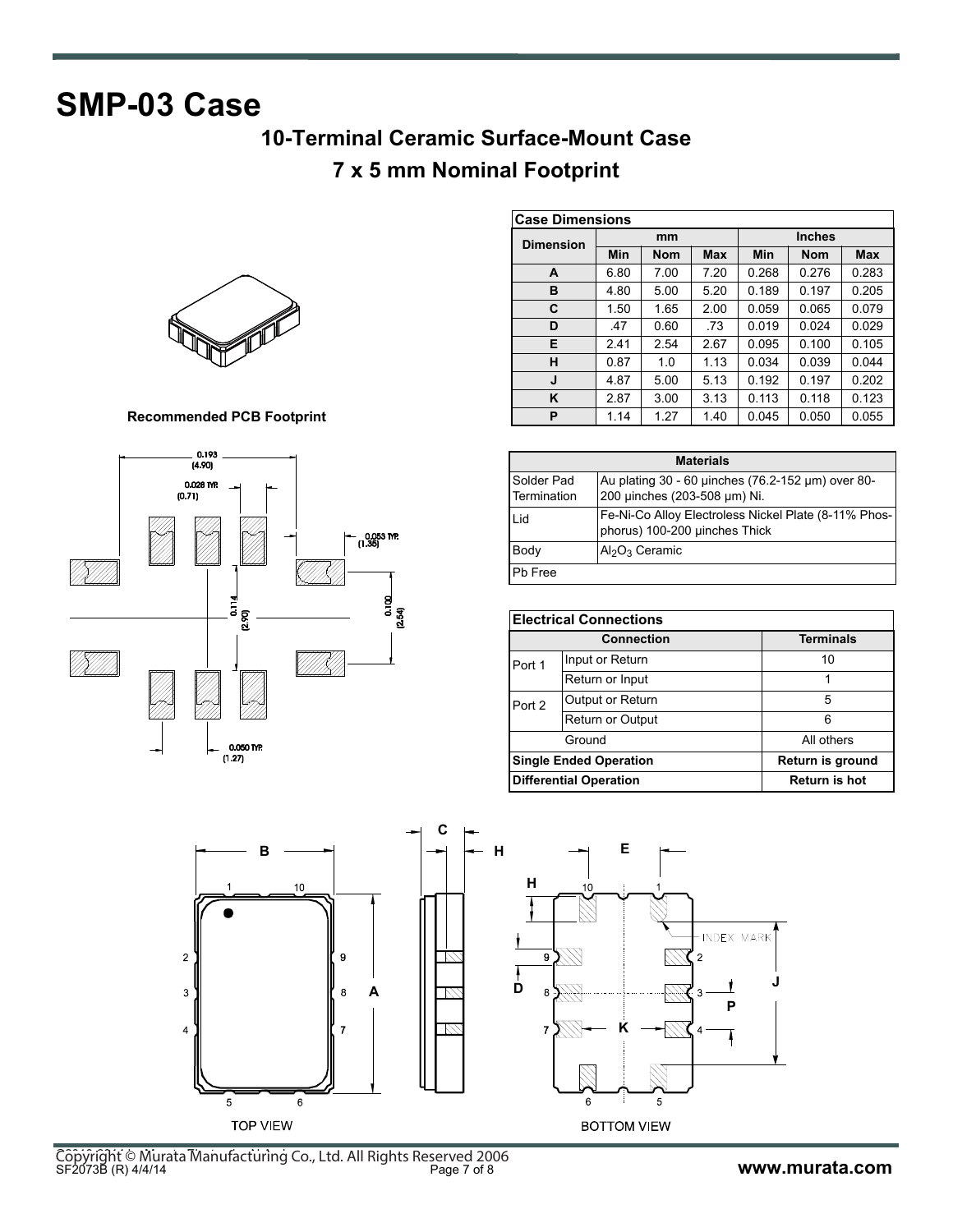### **Tape and Reel Specifications**



|               | "B"         | <b>Quantity Per Reel</b> |  |
|---------------|-------------|--------------------------|--|
| <b>Inches</b> | millimeters |                          |  |
|               | 178         | 500                      |  |
| 13            | 330         | 2000                     |  |

### **COMPONENT ORIENTATION and DIMENSIONS**

| <b>Carrier Tape Dimensions</b> |                  | <b>Tolerance</b> |
|--------------------------------|------------------|------------------|
| Αo                             | 5.5 mm           | $± 0.1$ mm       |
| Bo                             | $7.5 \text{ mm}$ | ± 0.1mm          |
| Κo                             | $2.0$ mm         | ± 0.1mm          |
| <b>Pitch</b>                   | 8.0 mm           | ± 0.1mm          |
| W                              | 16.0 mm          | ± 0.2mm          |